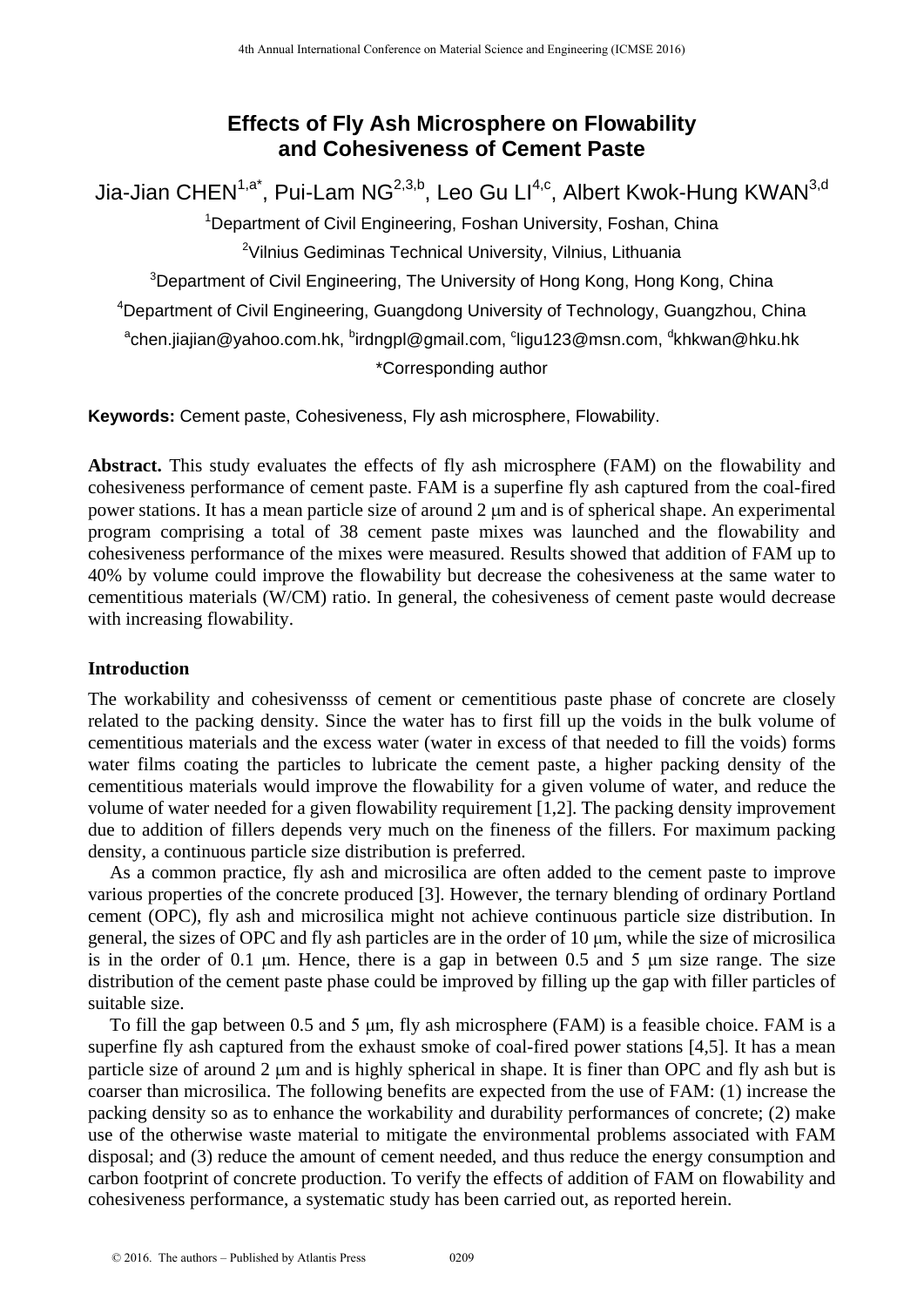#### **Materials**

The OPC was of strength grade 52.5N and it complied with British Standard BS 12: 1996, whereas the FAM complied with Chinese Standard GB/T 1596-91. The solid densities of the OPC and FAM were measured to be 3112 kg/m<sup>3</sup> and 2520 kg/m<sup>3</sup>, respectively. Their particle size distributions were measured by a laser diffraction particle size analyzer with ultrasonic vibration applied to disperse the particles and the results so obtained are plotted in Fig. 1. From these results, the mean particle sizes of the OPC and FAM were computed as 14.1 µm and 2.6 µm, respectively.



Fig. 1 Particle size distributions of OPC and FAM

#### **Experimental Program**

A total of 38 cement paste mixes containing various amounts of FAM at different water to cementitious materials (W/CM) ratios were produced and their flow spread, flow rate and cohesiveness were measured. The FAM content was varied from 0% to 60% by volume in increments of 20% and the W/CM ratio was varied between 0.10 and 0.30 by mass. Some mixes at low W/CM ratios were too dry to form a workable paste and thus their flowability measurements were not carried out. The mix proportions of the cement paste mixes are summarized in Table 1.

### **Test Methods**

**Measurement of flow spread and flow rate.** The mini slump cone test and Marsh cone test were used to measure the flow spread and flow rate, respectively, of the cement paste samples. The mini slump cone adopted was the same as that used by Okamura and Ouchi [6] whereas the Marsh cone adopted was the same as that specified in BS EN 445: 2007 and used in previous studies [1,2]. In conducting the mini slump cone test, the flow spread was determined as the average diameter of the cement paste patty formed minus the base diameter of the slump cone. In conducting the Marsh cone test, the flow rate was determined as the volume of cement paste divided by the flow time out of the Marsh cone.

**Measurement of cohesiveness.** There is up to now no established test method for measuring the cohesiveness of cement paste. In this study, the viability of using a mini version of the sieve segregation test to measure the cohesiveness of cement paste in terms of sieve segregation indices was explored. Two sieves, one of 0.6 mm aperture size and the other of 1.18 mm aperture size, were employed for the sieve segregation tests. These two sieves are same as those normally used for sieve analysis of fine aggregate. Apart from the aperture size, they are similar to each other and both have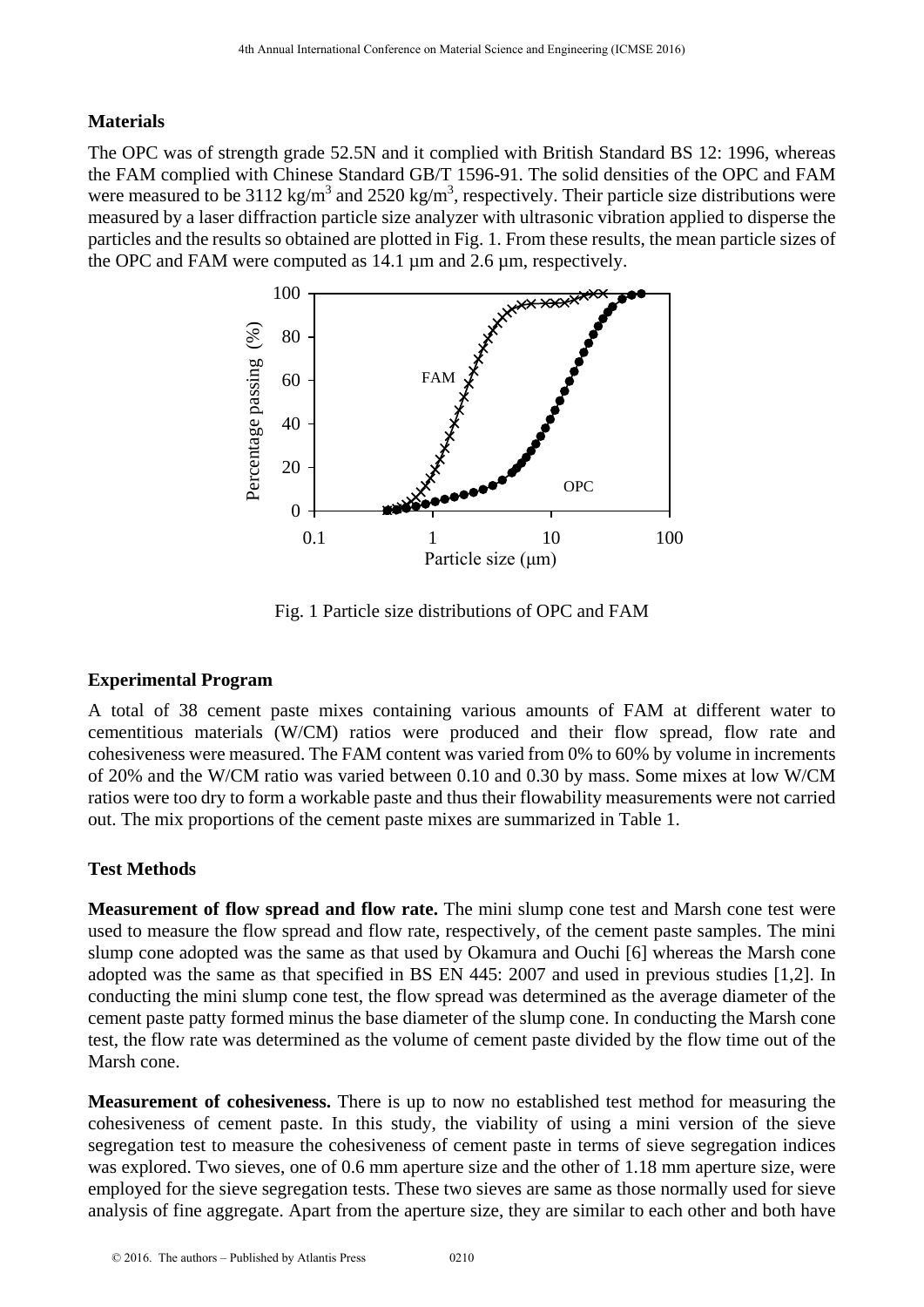an overall diameter of 200 mm. The percentage of the cement paste that can penetrate the aperture of sieve, called sieve segregation index (SSI), was determined and used as an indication of the cohesiveness of the cement paste. A low SSI represents a high cohesiveness whereas a high SSI represents a low cohesiveness.

|                          |                                    |              |                                     | Table 1 Mix proportions of cement paste mixes |                                |                         |
|--------------------------|------------------------------------|--------------|-------------------------------------|-----------------------------------------------|--------------------------------|-------------------------|
| Mix no.                  | <b>FAM</b><br>percentage<br>$(\%)$ | W/CM ratio   | <b>OPC</b><br>content<br>$(kg/m^3)$ | <b>FAM</b><br>content<br>$(kg/m^3)$           | Water<br>content<br>$(kg/m^3)$ | SP dosage<br>$(kg/m^3)$ |
| $\mathbf{1}$             | $\overline{0}$                     | 0.16         | 2071                                | $\theta$                                      | 316                            | 19                      |
| $\overline{c}$           | $\boldsymbol{0}$                   | 0.18         | 1988                                | $\theta$                                      | 343                            | 18                      |
| 3                        | $\boldsymbol{0}$                   | 0.20         | 1912                                | $\boldsymbol{0}$                              | 368                            | 18                      |
| $\overline{\mathcal{A}}$ | $\overline{0}$                     | 0.22         | 1842                                | $\theta$                                      | 392                            | 17                      |
| 5                        | $\boldsymbol{0}$                   | 0.24         | 1776                                | $\boldsymbol{0}$                              | 413                            | 16                      |
| 6                        | $\boldsymbol{0}$                   | 0.26         | 1716                                | $\boldsymbol{0}$                              | 433                            | 16                      |
| $\tau$                   | $\boldsymbol{0}$                   | 0.28         | 1659                                | $\boldsymbol{0}$                              | 452                            | 15                      |
| $\,8\,$                  | $\overline{0}$                     | 0.30         | 1605                                | $\Omega$                                      | 470                            | 15                      |
| 9                        | 20                                 | 0.14         | 1750                                | 354                                           | 268                            | 30                      |
| 10                       | 20                                 | 0.16         | 1679                                | 340                                           | 297                            | 29                      |
| 11                       | 20                                 | 0.18         | 1614                                | 327                                           | 325                            | 28                      |
| 12                       | 20                                 | 0.20         | 1553                                | 314                                           | 350                            | 27                      |
| 13                       | 20                                 | 0.22         | 1497                                | 303                                           | 373                            | 26                      |
| 14                       | 20                                 | 0.24         | 1445                                | 293                                           | 395                            | 25                      |
| 15                       | 20                                 | 0.26         | 1397                                | 283                                           | 415                            | 24                      |
| 16                       | 20                                 | 0.28         | 1351                                | 274                                           | 434                            | 24                      |
| 17                       | 20                                 | 0.30         | 1309                                | 265                                           | 452                            | 23                      |
| 18                       | 40                                 | 0.10         | 1447                                | 781                                           | 182                            | 45                      |
| 19                       | 40                                 | 0.12         | 1385                                | 748                                           | 216                            | 43                      |
| 20                       | 40                                 | 0.14         | 1329                                | 717                                           | 249                            | 41                      |
| 21                       | 40                                 | 0.16         | 1276                                | 689                                           | 278                            | 40                      |
| 22                       | 40                                 | 0.18         | 1228                                | 663                                           | 305                            | 38                      |
| 23                       | 40                                 | 0.20         | 1183                                | 639                                           | 331                            | 37                      |
| 24                       | 40                                 | 0.22         | 1142                                | 616                                           | 354                            | 35                      |
| 25                       | 40                                 | 0.24         | 1103                                | 595                                           | 376                            | 34                      |
| 26                       | 40                                 | 0.26         | 1067                                | 576                                           | 397                            | 33                      |
| 27                       | 40                                 | 0.28         | 1033                                | 558                                           | 416                            | 32                      |
| 28                       | 40                                 | 0.30         | 1001                                | 540                                           | 434                            | 31                      |
| 29<br>30                 | 60                                 | 0.12         | 934                                 | 1134                                          | 197                            | 54                      |
| 31                       | 60<br>60                           | 0.14<br>0.16 | 897<br>863                          | 1089<br>1048                                  | 229<br>258                     | 52<br>50                |
| 32                       | 60                                 | 0.18         | 831                                 | 1009                                          | 286                            | 48                      |
| 33                       | 60                                 | 0.20         | 801                                 | 973                                           | 311                            | 47                      |
| 34                       | 60                                 | 0.22         | 774                                 | 940                                           | 335                            | 45                      |
| 35                       | 60                                 | 0.24         | 748                                 | 909                                           | 357                            | 44                      |
| 36                       | 60                                 | 0.26         | 724                                 | 880                                           | 377                            | 42                      |
| 37                       | 60                                 | 0.28         | 702                                 | 852                                           | 397                            | 41                      |
| 38                       | 60                                 | 0.30         | 681                                 | 827                                           | 415                            | 40                      |

|  | Table 1 Mix proportions of cement paste mixes |  |  |
|--|-----------------------------------------------|--|--|
|--|-----------------------------------------------|--|--|

#### **Test Results**

**Flow spread.** The effects of FAM on the flow spread is shown in Fig. 2. Comparing the flow spread versus W/CM ratio curves for different FAM contents, it is evident that the addition of FAM up to 40% always increased the flow spread of the cement paste. Such increase in flow spread was proportionally larger at lower W/CM ratio. For instance, the addition of 20% and 40% FAM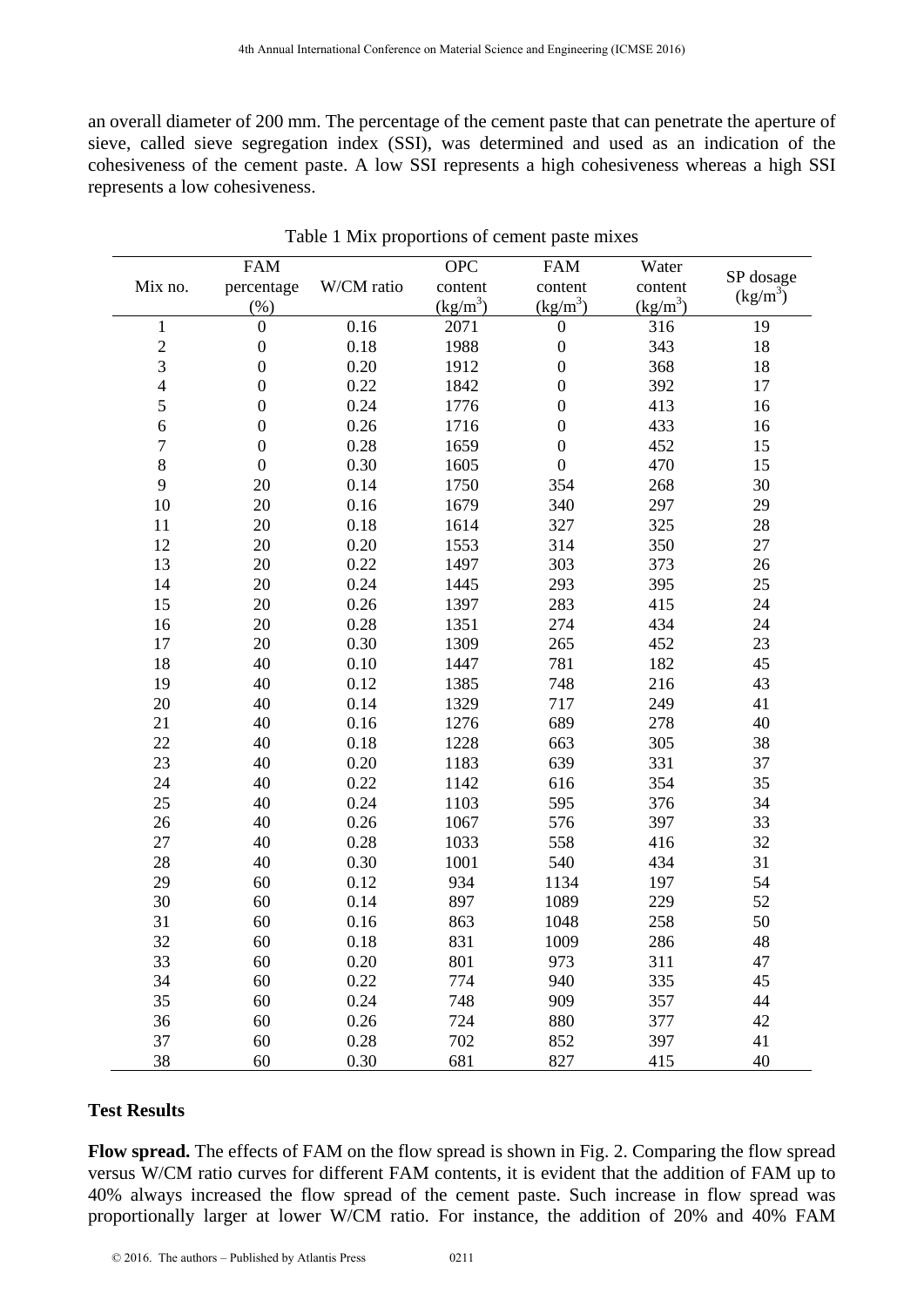increased the flow spread from zero to 145 and 210 mm, respectively, at a W/CM ratio of 0.16; and increased the flow spread from 347 mm to 370 and 409 mm, respectively, at a W/CM ratio of 0.30. However, further addition of FAM to beyond 40% always decreased the flow spread.



Fig. 2 Effects of FAM on flow spread

**Flow rate.** The effects of FAM on the flow rate is shown in Fig. 3. Comparing the flow rate versus W/CM ratio curves for different FAM contents, it can be seen that the addition of FAM up to 40% always increased the flow rate of the cement paste. For instance, the addition of 20% and 40% FAM increased the flow rate from zero to 2.2 and 5.7 ml/s, respectively, at a W/CM ratio of 0.16; and increased the flow rate from 23.3 ml/s to 29.3 and 43.4 ml/s, respectively, at a W/CM ratio of 0.30. However, further addition of FAM to beyond 40% may slightly decrease the flow rate.



Fig. 3 Effects of FAM on flow rate

The flow rate, a dynamic flowability index, was plotted against the flow spread, a semi-dynamic flowability index, for different FAM contents in Fig. 4. It shows that the dynamic flowability measurememnt results are generally positively correlated with the semi-dynamic flowability measurment results. Such correlation proves that both the mini slump cone test and Marsh cone test are feasible and representative tests for the flowability measurement. It can be seen from Fig. 4 that, at low flowability, the relationship between the dynamic flowability index and the semi-dynamic flowability index is not much dependent on the FAM contents; whereas at a high flowability, the dynamic flowability index increased at a greater rate than the semi-dynamic flowability index for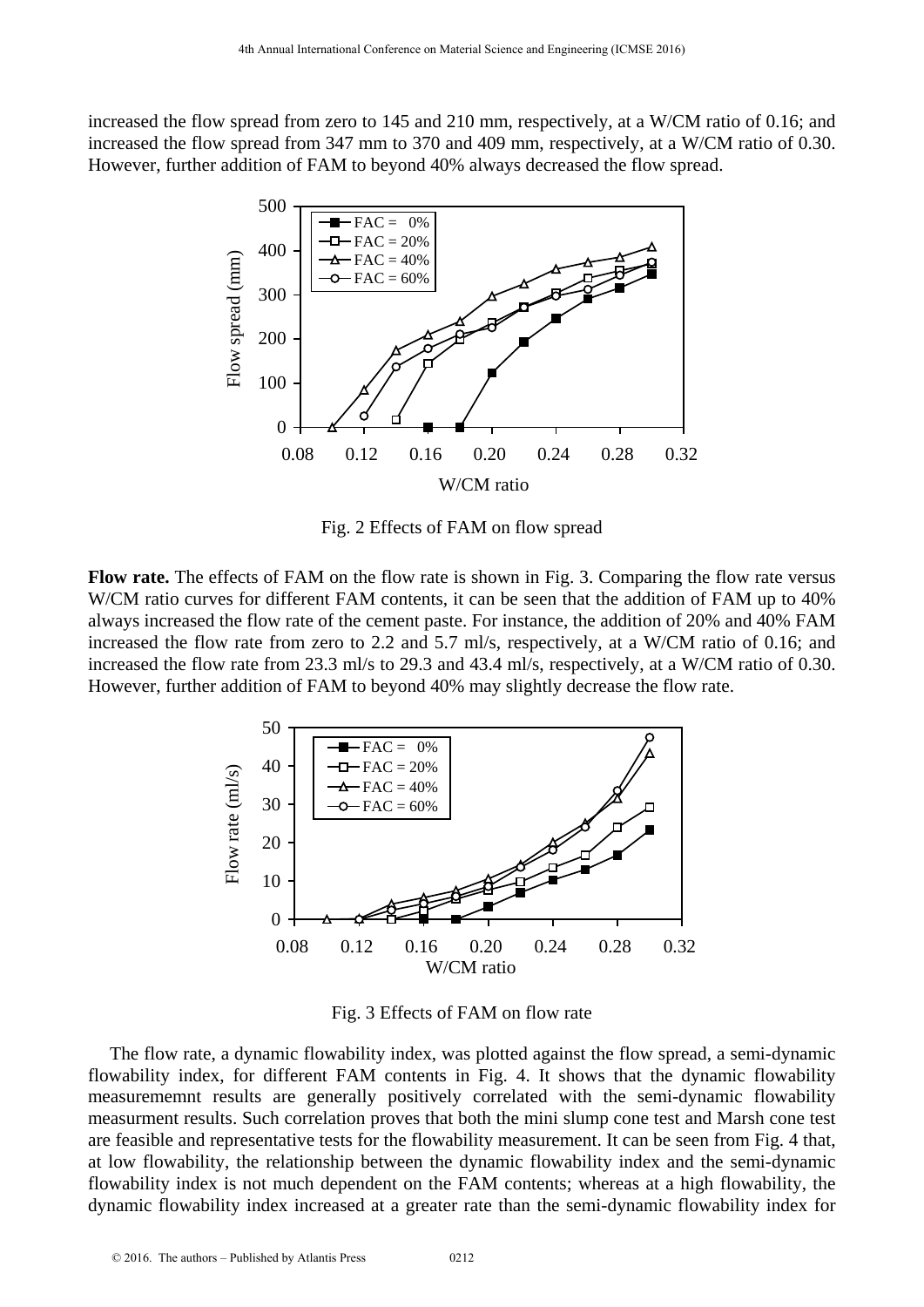60% FAM. This may be attributed to the ball bearing effect of the FAM particle, which acts like a ball bearing when the cement paste flows.



Fig. 4 Relationship between flow spread and flow rate

**Cohesiveness.** The effects of FAM on the cohesiveness is shown in Fig. 5. Comparing both the 0.6 mm and 1.18 mm SSI versus W/CM ratio curves for different FAM contents, it can be seen that the addition of FAM up to 40% always increased the SSI, in other words, decrease the cohesiveness of the cement paste. For instance, at a W/CM ratio of 0.18, the addition of 20% and 40% FAM increased the 0.6 mm SSI from zero (when no FAM was added) to 36.0% and 56.1%, respectively; whereas the addition of 20% and 40% FAM increased the 1.18 mm SSI from zero (when no FAM was added) to 46.5% and 64.6%, respectively. However, further addition of FAM to beyond 40% would slightly decrease both the 0.6 mm and 1.18 mm SSI, in other words, increase the cohesiveness of the cement paste. It is noteworthy that the numerical values of SSI of cementitious paste are not directly comparable to the SSI of mortar and concrete mixes in assessment of segregate stability. Further research is recommended to establish the relationships between these sieve segregation indices.



Fig. 5 Effects of FAM on cohesiveness

#### **Concurrent Cohesiveness-Flowability Performance**

The effects of adding FAM on the cohesiveness-flowability performance of cement paste are illustrated by plotting the SSI against the flowability (flow spread or flow rate) in Fig. 6. Each performance curve is a plot of the cohesiveness and flowability that could be concurrently achieved